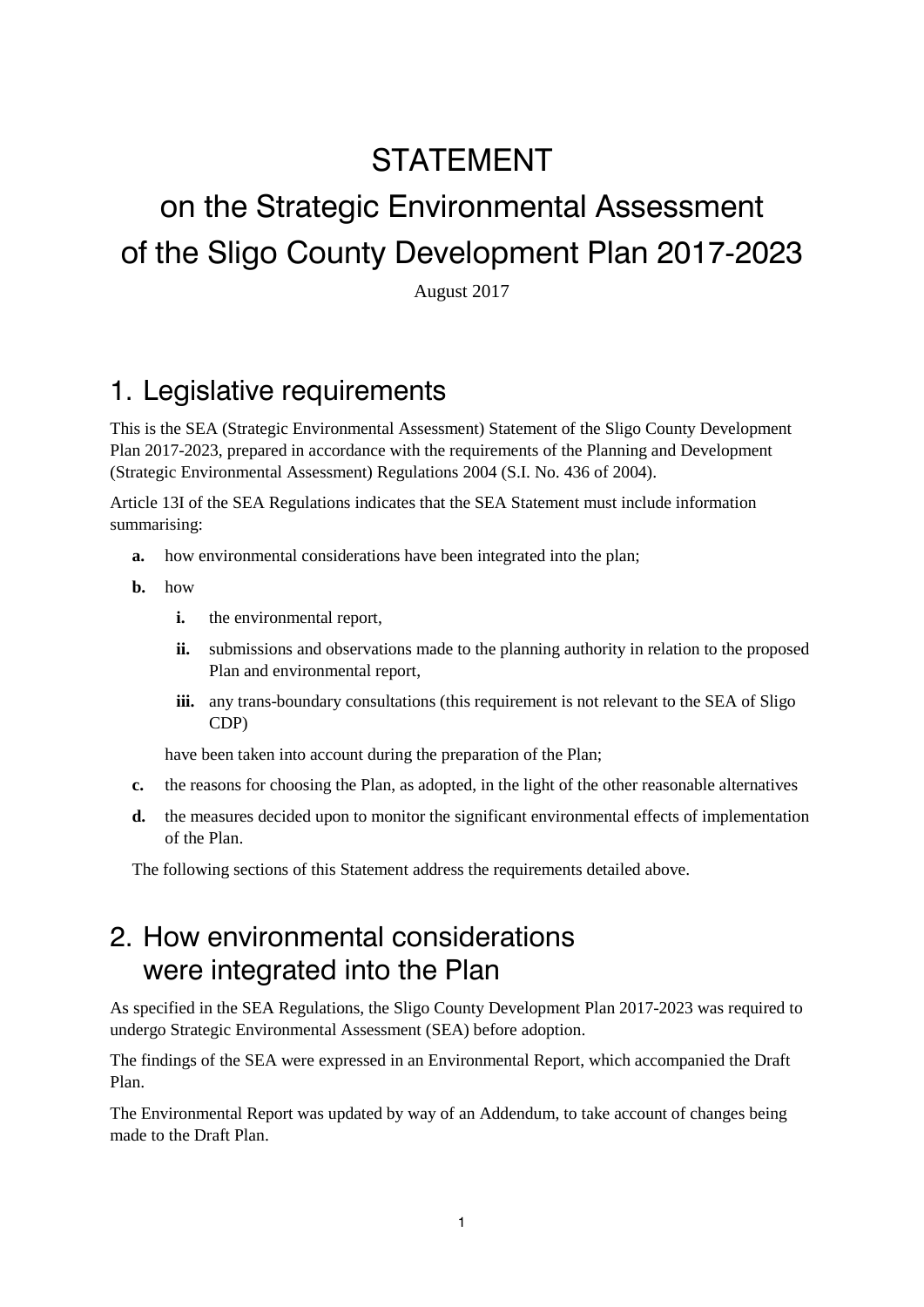After the adoption of the Plan, the Addendum was incorporated into a final Environmental Report, which is available alongside the adopted Plan. At each stage of the process, the Elected Members took into account the findings of the Environmental Report and the Addendum, as appropriate.

The Environmental Report addresses in great detail the matters considered in the preparation of the Plan.

Environmental considerations were integrated into the Draft Plan before it was placed on public display. Environmental sensitivities were mapped in order to identify which areas of the County would be most sensitive to development and would suffer the most adverse effects if growth was to be accommodated in those areas unmitigated.

The sensitivities considered by the SEA included the following:

- designated ecological sites
- land cover, soil and sub-soil types;
- sites of geological interest, quarries and mineral locations, landslides;
- Water Framework Directive (WFD) status of surface, ground waters, transitional and coastal waters, WFD Register of Protected Areas;
- aquifer vulnerability and productivity;
- lakes, rivers and flood events, Land Commission benefitting lands;
- water supply and wastewater treatment capacity and demand;
- archaeological and architectural heritage;
- transportation and air quality;
- scenic routes, visually vulnerable areas and sensitive landscapes.

The preparation of the Plan and the SEA were fully integrated, due to the fact that both have been carried out by the same team – the Development Planning Unit of Sligo County Council.

#### **Appropriate Assessment and Strategic Flood Risk Assessment**

An Appropriate Assessment (AA) and a Strategic Flood Risk Assessment (SFRA) were undertaken in conjunction with the preparation the Plan.

Appropriate Assessment is required under Article 6(3) of the EU Habitats Directive (Directive 1992/43/EEC on the Conservation of Natural Habitats and of Wild Fauna and Flora), under Part XAB of the Planning and Development Act 2000 (as amended) and under the European Communities (Birds and Natural Habitats) Regulations 2011 (S.I. 477/2011).

The Plan has undergone AA screening during its preparation, in parallel with SEA. It was determined that Stage 2 Appropriate Assessment was not required. The findings of the Stage 1 AA are presented in the AA Screening Report.

The requirement for SFRA is set out in *The Planning System and Flood Risk Management Guidelines for Planning Authorities* (DEHLG, 2009). All recommendations made by the SFRA in relation to flood risk management have been integrated into the Plan. The AA and the SFRA have informed both the Plan and the SEA.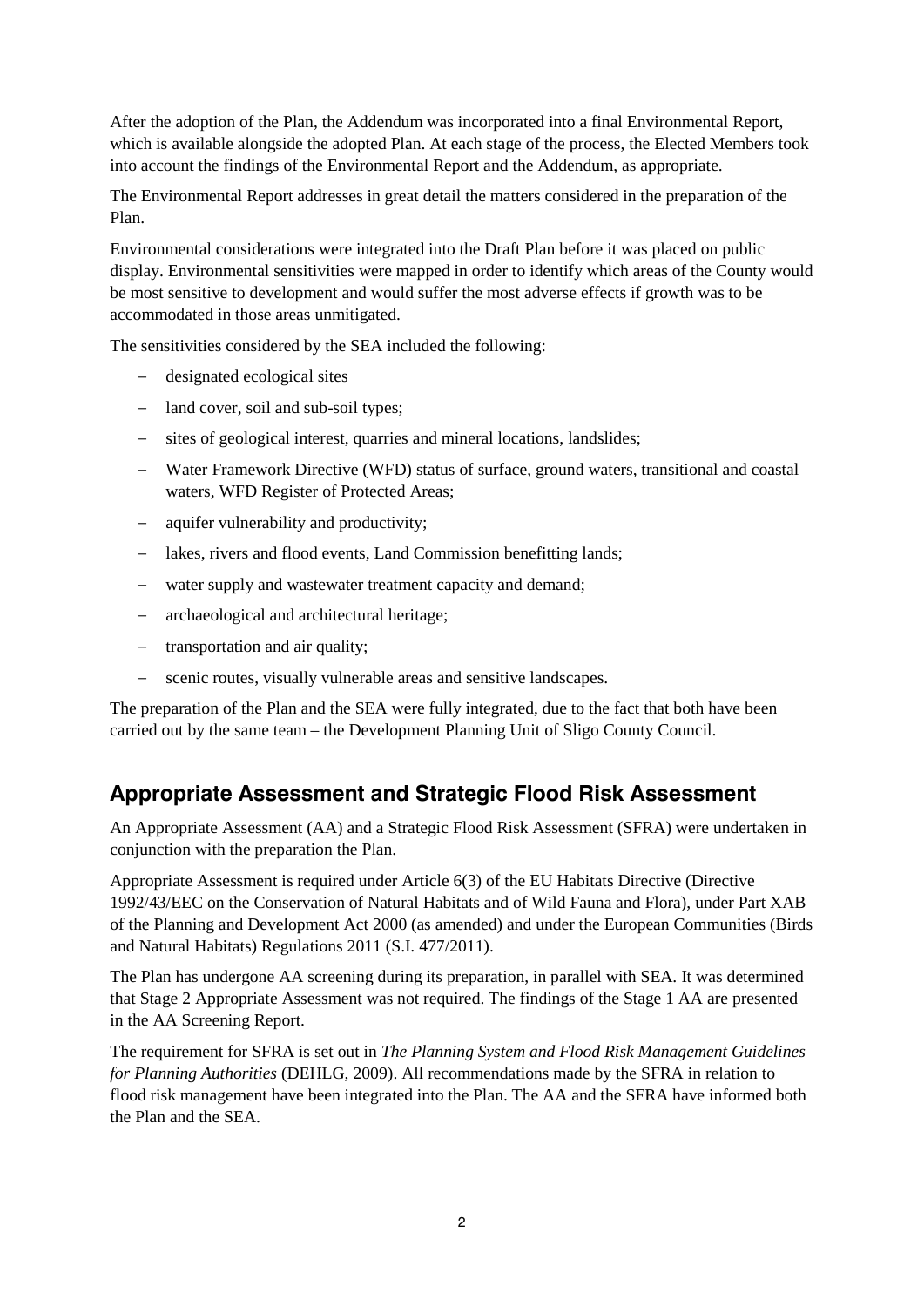## 3. Consultations

#### **Pre-draft consultation**

In 2015, upon commencement of pre-draft public consultation relating to the CDP review, an Issues Paper and a scoping notice were sent to the environmental authorities identified in the SEA Regulations, inviting submissions or observations in relation to the scope and level of detail of the information to be included in the environmental report.

The notice was sent to the Environmental Protection Agency (EPA), the Department of Communications, Energy and Natural Resources (DCENR), the Department of Agriculture, Food and the Marine (DAFM), the Department of Housing, Planning, Community and Local Government (DHPCLG), the Department of Arts, Heritage, Regional, Rural and Gaeltacht Affairs (DAHRRGA), Leitrim County Council, Roscommon County Council, Mayo County Council and Donegal County Council.

As the Draft Plan was not likely to have significant effects on the environment in another EU Member State, trans-boundary consultations (as per Article 7 of the SEA Directive) were not undertaken.

Submissions were received from the Environmental Protection Agency (EPA) and the Department of Agriculture, Food and the Marine (DAFM). These submissions influenced the scope of the assessment. Scoping ensured that the SEA focussed on the issues relevant to County Sligo.

#### **Consultation on the Draft CDP**

The Draft Sligo County Development Plan 2017-2023 and associated assessments were placed on public display from 21 September to 30 November 2016. The Second Chief Executive's Report, containing recommendations in relation to the 225 submissions received and some supplementary recommendations, was considered by the elected members of Sligo County Council at two meetings held on 27 March and 8 May 2017.

Submissions received from the EPA, DHPCLG, DAHRRGA resulted in recommendations to amend the Draft Plan, the Environmental Report and the Strategic Flood Risk Assessment.

Following consideration of the Second Chief Executive's Report, the members, by resolution, proposed a number of amendments to the Draft Plan. If adopted, most proposed amendments would be material alterations of the original draft.

Amendments were proposed to Volume 1 (text, policies, objectives) and Volume 2 (text, objectives, zoning) of the Draft Plan, Environmental Report, Strategic Flood Risk Assessment, as well as to the Record of Protected Structures (for the County and for Sligo and Environs area) and to the associated *Proposed Additions and Deletions* document.

#### **Consultation on Proposed Amendments**

The Proposed Amendments to the Draft *Sligo County Development Plan 2017-2023* (CDP) were on public display from 11 May 2017 to 21 June 2017.

The Proposed Amendments included 77 material changes to Volume 1 (main document) of the Draft CDP, 45 changes to Volume 2 (Mini-plans), 30 changes to the Record of Protected Structures, four changes to the Environmental Report and one change to the Strategic Flood Risk Assessment.

The potential environmental effects of the proposed amendments were assessed and presented in an SEA Addendum and a Natura Impact Report, which were published along the proposed amendments during the consultation period.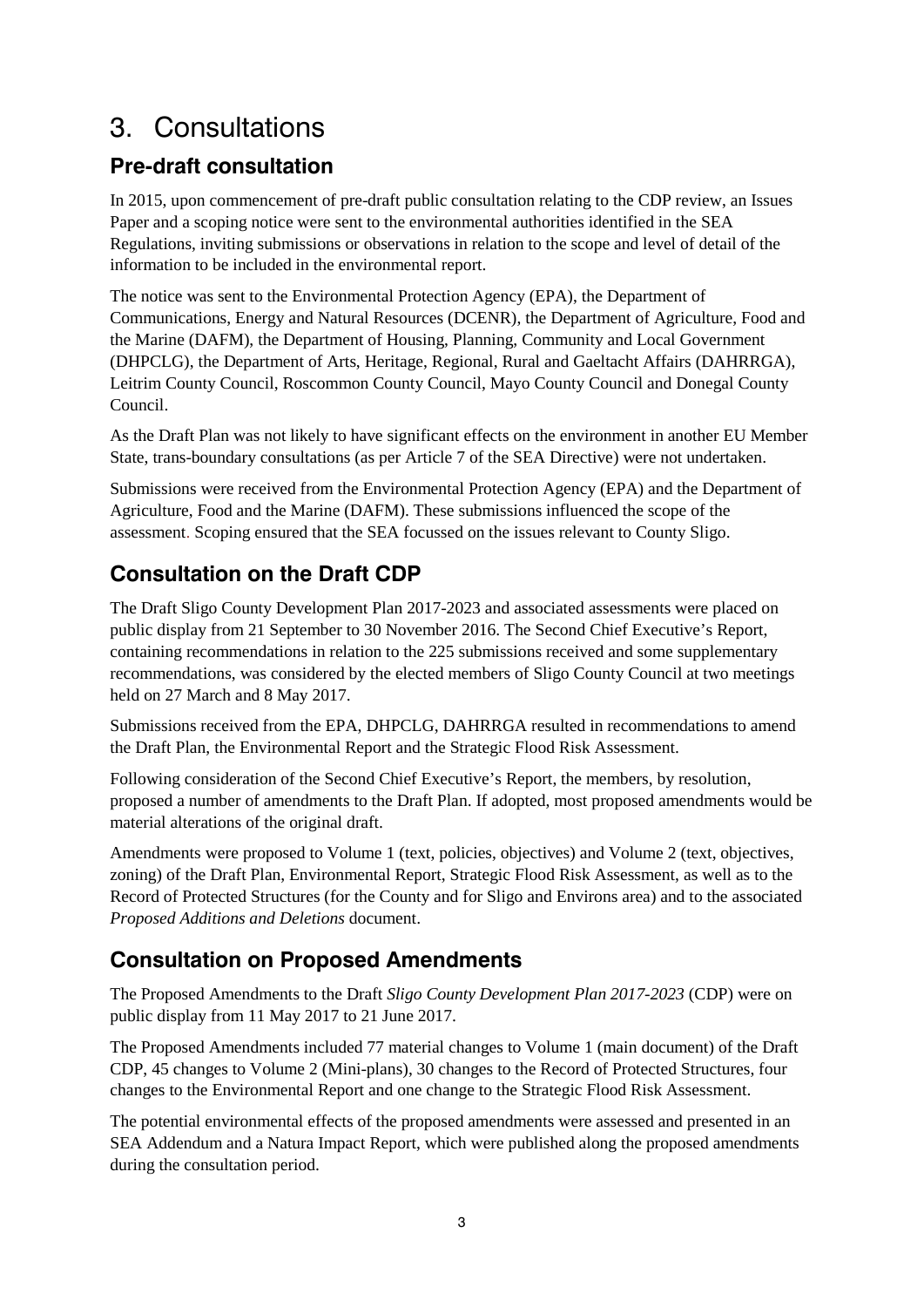During the public consultation period, Sligo County Council received 25 submissions and observations.

The submission received from the EPA resulted in recommendations to omit a particular amendment from the final plan, due to its potential for significant environmental impacts.

This recommendation was accepted by the Elected Members who adopted the Plan on 31 July 2017 without any amendments that would have had potential for significant environmental effects.

## 4. Consideration of alternative development scenarios

The SEA Directive requires that reasonable alternatives (taking into account the objectives and the geographical scope of the Plan) are identified, described and evaluated in relation to their likely significant effects on the environment.

These alternatives must be realistic, capable of implementation, and should represent a range of different approaches within statutory and operational requirements of the Plan.

Taking into account the objectives and the geographical scope of the CDP, three development scenarios were formulated.

The Demand-Led Growth (DLG), the Gateway-Focused Growth (GFG) and the Hierarchically-Structured Growth (HSG) scenarios provide alternative visions of how future growth might occur in County Sligo.

As the CDP is required by legislation to be reviewed and replaced by a new development plan every six years, a Do-Nothing scenario was not considered.

Having regard to the overall principles which underpin the concept of sustainable development, it was considered that Scenario HSG (Hierarchically-Structured Growth) sets out the preferred approach to the development of County Sligo over the period 2017 to 2023. This approach achieves a proper balance between economic, environmental and social considerations.

Section 7 of the Environmental Report provides a detailed evaluation of the three development scenarios with regard to their environmental and planning effects, and demonstrates that the HSG Scenario is the optimal development approach for County Sligo for the period 2017 to 2023.

## 5. Monitoring measures

The SEA Directive requires that the significant environmental effects of the implementation of plans and programmes are monitored. Monitoring enables the identification of unforeseen adverse effects and the undertaking of appropriate remedial action at an early stage.

Monitoring can also play an important role in assessing whether the Plan is achieving environmental objectives and targets.

Monitoring uses the indicators chosen in the SEA process. These indicators allow quantitative measures of trends and progress over time relating to the Strategic Environmental Objectives used in the evaluation.

Each indicator to be monitored is accompanied by the target(s) which were identified with regard to the relevant legislation.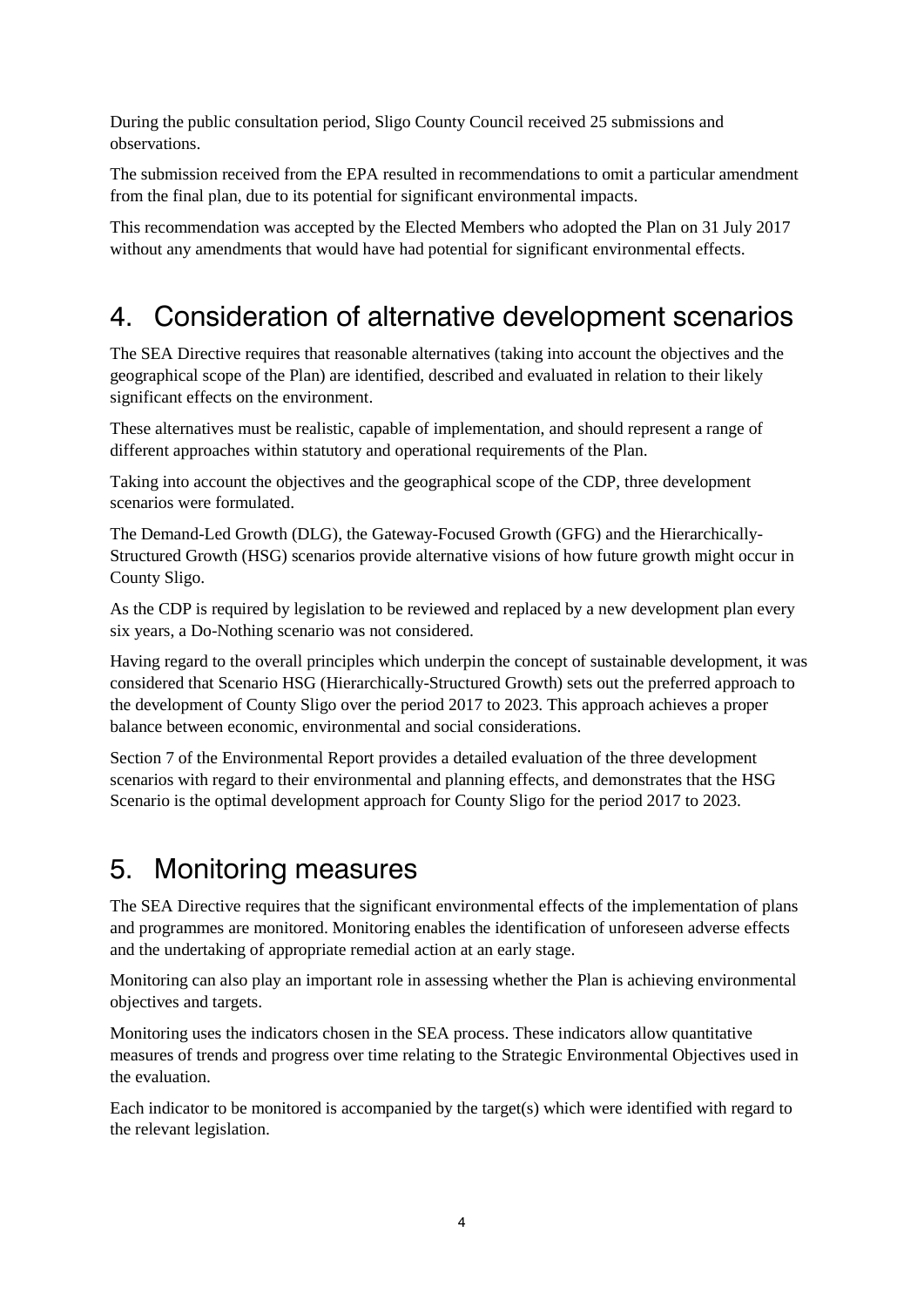Table 10.1 in the Environmental Report (reproduced below) shows the indicators and targets which have been selected for monitoring the likely significant environmental effects of implementing the Plan.

A preliminary evaluation report on the effects of implementing the County Development Plan will be prepared to coincide with the Chief Executive's report to the Elected Members on the progress achieved in securing Plan objectives within two years of the making of the Plan (as required under Section 15 of the 2000 Planning Act).

Indicators and targets will be reviewed during the preparation of the preliminary monitoring evaluation report.

| <b>Environmental</b><br>component       | Selected indicator(s)                                                                                                                                                                                                                    | Selected target(s)                                                                                                                                                                                                                                                                    | <b>Source</b>                                                                                                                                                                           |
|-----------------------------------------|------------------------------------------------------------------------------------------------------------------------------------------------------------------------------------------------------------------------------------------|---------------------------------------------------------------------------------------------------------------------------------------------------------------------------------------------------------------------------------------------------------------------------------------|-----------------------------------------------------------------------------------------------------------------------------------------------------------------------------------------|
| <b>Biodiversity, flora</b><br>and fauna | <b>B1:</b> Conservation status<br>of habitats and species as<br>assessed under Article 17<br>of the Habitats Directive.                                                                                                                  | <b>B1:</b> Maintenance of<br>favourable conservation<br>status for all habitats and<br>species protected under<br>national and international<br>legislation.                                                                                                                          | National Parks and<br>Wildlife Service's report<br>on the implementation of<br>the measures contained<br>in the Habitats Directive -<br>as required by Article 17<br>of the Directive   |
|                                         | <b>B2: Percentage loss of</b><br>functional connectivity to<br>macro-corridors and<br>contiguous areas of<br>habitat which are<br>important on a County<br>level without remediation<br>as a result of<br>implementation of the<br>Plan. | <b>B2:</b> No significant macro-<br>corridors and contiguous<br>areas of habitat or parts<br>thereof, which are<br>important on a County<br>level and which provide<br>functional connectivity, to<br>be lost without<br>remediation as a result of<br>implementation of the<br>Plan. | <b>CORINE</b> mapping<br>resurvey, consultation<br>with the National Parks<br>and Wildlife Service<br>and the Development<br>Management process in<br>the Council's Planning<br>Section |
|                                         | <b>B3: Population of the</b><br>County involved in land<br>management.                                                                                                                                                                   | <b>B3:</b> Sustain the<br>population of the County<br>involved in land<br>management.                                                                                                                                                                                                 | <b>Central Statistics Office</b>                                                                                                                                                        |
| <b>Population and human</b><br>health   | <b>P1:</b> Area of brownfield<br>lands developed over the<br>Development Plan's<br>lifespan.                                                                                                                                             | P1: Reduced availability<br>of brownfield land<br>(subject to availability on<br>the open market, the<br>demand for such land<br>and the ability for such<br>lands to be sustainably<br>re-used) at the end of the<br>Development Plan                                                | The Development<br>Management process in<br>the Council's Planning<br>Section                                                                                                           |
|                                         | HH1: Occurrence (any) of<br>a spatially concentrated<br>deterioration in human<br>health arising from<br>environmental factors as<br>identified by the Health<br>Service Executive and<br><b>Environmental Protection</b><br>Agency.     | lifespan.<br>HH1: No spatial<br>concentrations of health<br>problems arising from<br>environmental factors as<br>a result of implementing<br>the Plan.                                                                                                                                | EPA and HSE                                                                                                                                                                             |

|  |  | Table 10.1 of the ER – Selected indicators, targets and monitoring sources |
|--|--|----------------------------------------------------------------------------|
|  |  |                                                                            |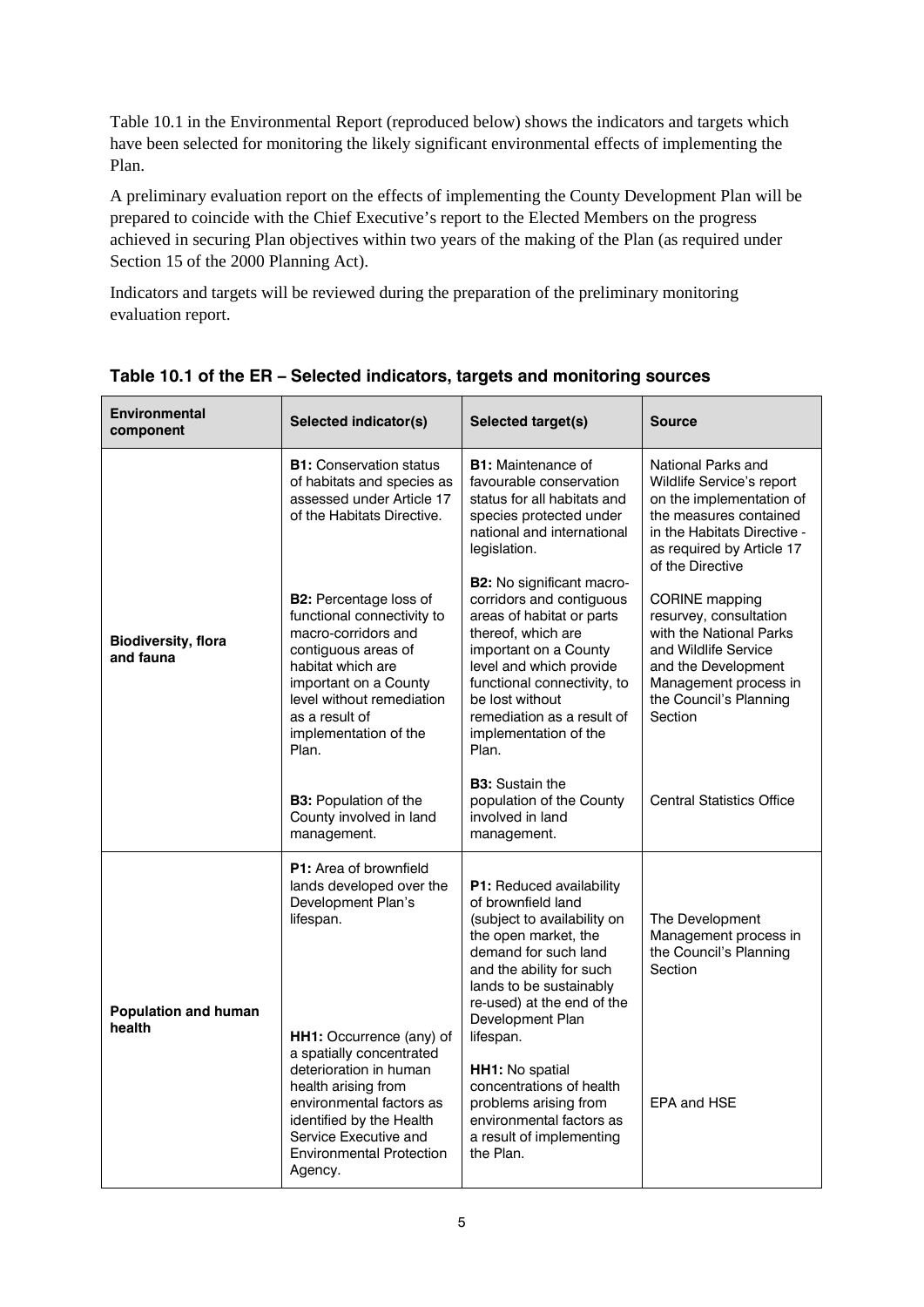| <b>Environmental</b><br>component | Selected indicator(s)                                                                                                                                                                                                                                            | Selected target(s)                                                                                                                                                                                                                                                       | Source                                                                                  |
|-----------------------------------|------------------------------------------------------------------------------------------------------------------------------------------------------------------------------------------------------------------------------------------------------------------|--------------------------------------------------------------------------------------------------------------------------------------------------------------------------------------------------------------------------------------------------------------------------|-----------------------------------------------------------------------------------------|
| Soil                              | <b>S1:</b> Number of instances<br>of pollution and<br>contamination of soil                                                                                                                                                                                      | <b>S1: No significant</b><br>instances of pollution and<br>contamination                                                                                                                                                                                                 | <b>EPA</b>                                                                              |
| Water                             | <b>W1i:</b> Classification of<br>Overall Status (comprised<br>of ecological and<br>chemical status) under<br>the European<br>Communities<br><b>Environmental Objectives</b><br>(Surface Waters)<br>Regulations 2009 (SI No.<br>272 of 2009)                      | W1i: To achieve 'good'<br>status in all bodies of<br>surface waters by 2015<br>and to not knowingly<br>allow deterioration in the<br>status of any surface<br>water                                                                                                      | <b>EPA</b>                                                                              |
|                                   | W1ii: Mandatory and<br>guide values as set by the<br><b>EU Bathing Water</b><br>Directive and transposing<br><b>Bathing Water Quality</b><br>Regulations (SI No. 79 of<br>2008)                                                                                  | <b>W1ii:</b> To achieve $-$ as a<br>minimum- mandatory<br>values and, where<br>possible, to achieve guide<br>values as set by the EU<br><b>Bathing Water Directive</b><br>and transposing Bathing<br><b>Water Quality Regulations</b><br>(SI No. 79 of 2008)             | <b>EPA</b>                                                                              |
|                                   | W2: Groundwater quality<br>standards and threshold<br>values under Directive<br>2006/118/EC                                                                                                                                                                      | W2: Compliance with<br>groundwater quality<br>standards and threshold<br>values under Directive<br>2006/118/EC                                                                                                                                                           | <b>EPA</b>                                                                              |
|                                   | W3: Number of<br>developments granted<br>permission on lands<br>where a significant flood<br>risk has been identified.                                                                                                                                           | W3: Minimise<br>developments granted<br>permission on lands<br>where a significant flood<br>risk has been identified, in<br>compliance with the<br>Flood Risk Management<br><b>Guidelines for Planning</b><br>Authorities.                                               | The Development<br>Management process in<br>the Council's Planning<br>Section           |
|                                   | <b>M1:</b> Number of new<br>developments granted<br>permission which can be<br>adequately served with<br>wastewater treatment<br>over the lifetime of the<br>Plan.                                                                                               | M <sub>1</sub> : All new<br>developments granted<br>permission to be<br>connected to and<br>adequately served by<br>wastewater treatment<br>over the lifetime of the<br>Plan                                                                                             | The Development<br>Management process in<br>the Council's Planning<br>Section           |
| <b>Material assets</b>            | M2: Number of non-<br>compliances with the 48<br>parameters identified in<br>the European<br><b>Communities (Drinking</b><br>Water) Regulations (No.<br>2) 2007 which present a<br>potential danger to<br>human health, as a result<br>of implementing the Plan. | <b>M2:</b> Absence of non-<br>compliances with the 48<br>parameters identified in<br>the European<br><b>Communities (Drinking</b><br>Water) Regulations (No.<br>2) 2007 which present a<br>potential danger to<br>human health, as a result<br>of implementing the Plan. | <b>EPA Remedial Action List</b><br>and Sligo County<br>Council's Environment<br>Section |